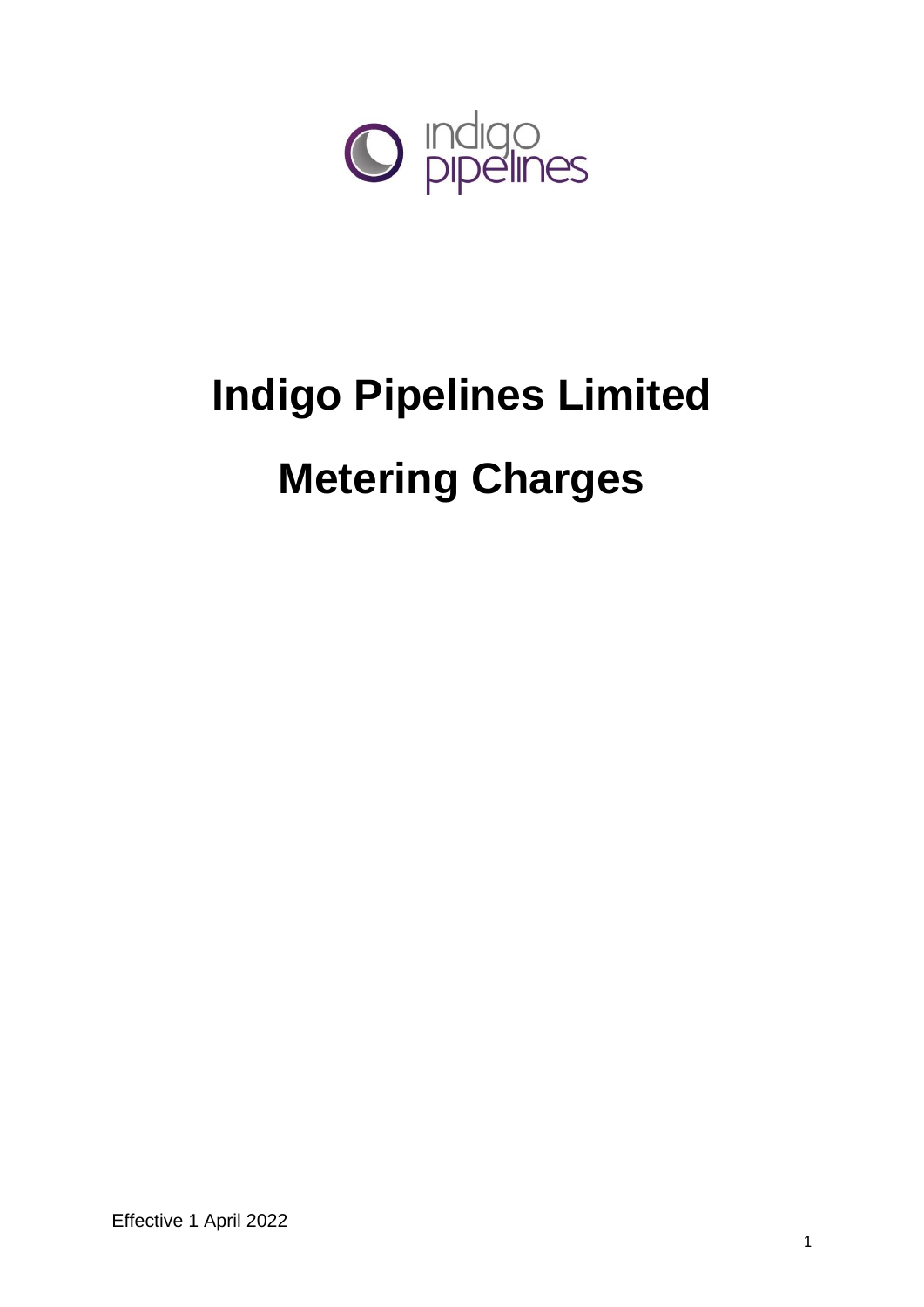# **Contents**

# <span id="page-1-0"></span>**Introduction**

Indigo Pipelines Limited is a Licensed Gas Transporter and has an obligation under the Independent Gas Transporters' Uniform Network Code (IGT UNC) to publish a Metering Charges Statement.

Indigo Pipelines Limited is committed to delivering the best possible service to our consumers. The operation of Indigo Pipelines' network assets has been contracted to SSE Energy Solutions, a trading name of SSE Utility Solutions Ltd, part of SSE plc. SSE is a major utility with many years of experience building and operating public gas networks.

Indigo Pipelines is an approved Meter Asset Manager. We are pleased to offer licensed Gas Shippers Meter Asset Management (MAM) services to meter points on Indigo Pipelines' networks, in accordance with the terms defined in the IGT UNC. This document sets out the charges for these services from 1st April 2022 and replaces any Metering Charges Statement previously published by Indigo Pipelines under its current name or former name of SSE Pipelines Limited. Annual meter rental charges are based on the badged capacity of the meter installed at the meter point measured in standard cubic meters per hour (SCMH). Transactional Charges will be charged as per the Work Title descriptions shown on page 5. The Work Title will be mutually agreed between the requester and SSE Energy Solutions.

#### **Invoicing**

Indigo Pipelines, or SSE Energy Solutions acting on behalf of Indigo Pipelines, will invoice the Registered Gas Shipper for meter rental charges as set out in the 'Annual Rental Charge' section of this document, and transactional meter work charges as set out in the 'Transaction Charges' section of this document. All charges are exclusive of Value Added Tax. All prices shown in this document are in £ Sterling.

A Shipper can query any invoices issued, in accordance with the rules outlined in the IGT UNC, by contacting us before the invoice due date (contact details can be found on page 6).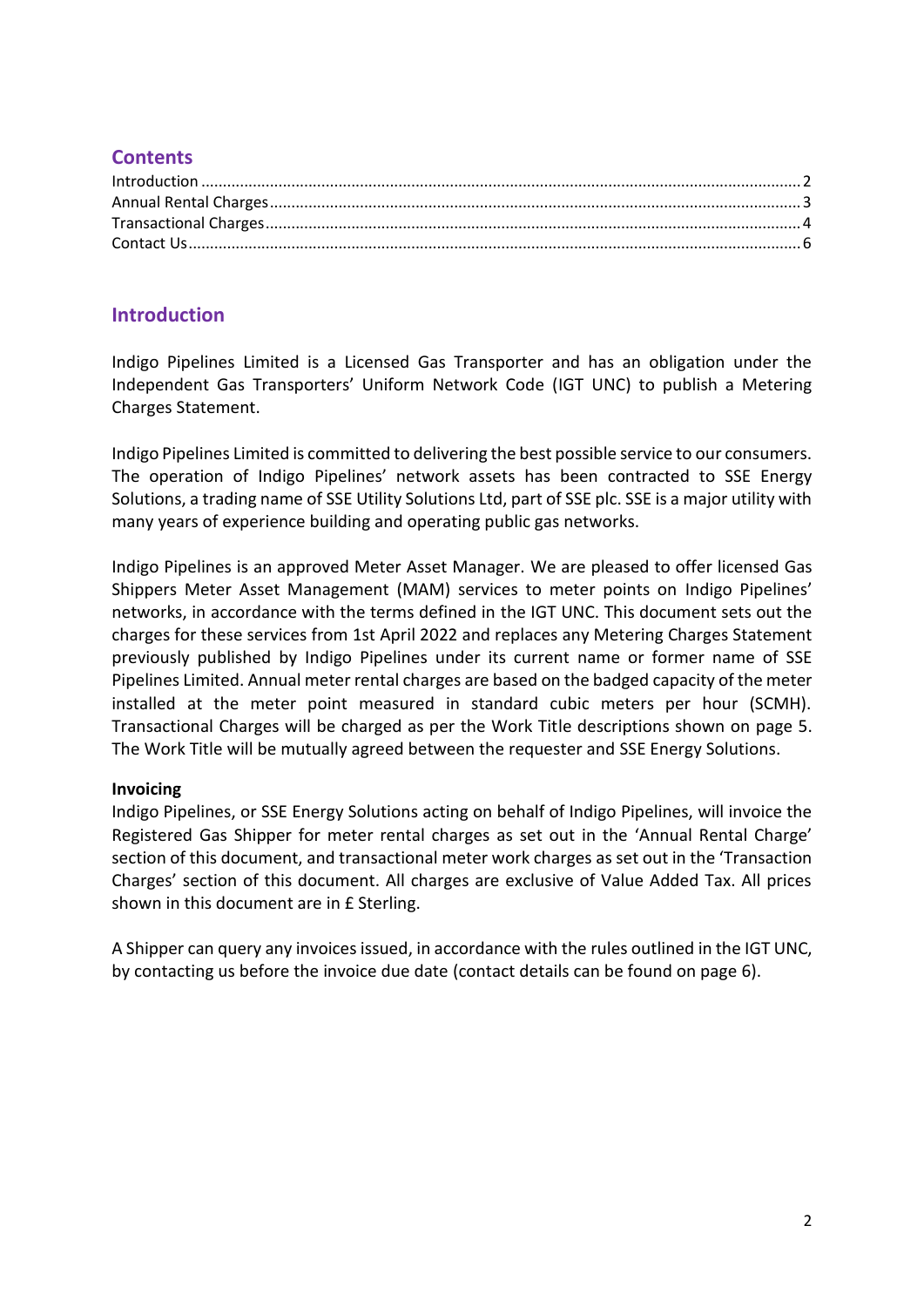# <span id="page-2-0"></span>**Annual Rental Charges**

# **Low, Medium and Intermediate Pressure Metering Installations (<= 7barg)**

#### **Domestic Sized Meters (< 11 SCMH)**

<span id="page-2-1"></span>

| <b>Meter Type</b> | Pence per day E per annum |        |
|-------------------|---------------------------|--------|
| <b>Credit</b>     | 16.5437                   | 60.38  |
| ∣ Smart           | 32.2718                   | 117.79 |

### **Larger Diaphragm Meters**

| <b>Capacity</b><br>(SCMH) | $> = 11 < 21$ | $> = 21 < 29$ |         | $> = 29 < 51$ $> = 51 < 79$ | >=79<121 | $> = 121$ |
|---------------------------|---------------|---------------|---------|-----------------------------|----------|-----------|
| <b>E</b> per annum        | 64.34         | 100.63        | 137.08  | 263.56                      | 419.53   | 512.02    |
| Pence per day             | 17.6277       | 27.5706       | 37.5568 | 72.2082                     | 114.9406 | 140.2808  |

#### **Rotary Meters**

| <b>Capacity</b><br>(SCMH) | $28$     | $> = 28 < 57$ | $> = 57 < 113$ | $> = 113 < 170$ | $> = 170 < 226$ | $> = 226 < 396$ |
|---------------------------|----------|---------------|----------------|-----------------|-----------------|-----------------|
| <b>E</b> per annum        | 598.86   | 674.95        | 917.54         | 1045.80         | 1162.16         | 1507.27         |
| Pence per day             | 164.0714 | 184.9198      | 251.3818       | 286.5231        | 318.4009        | 412.9527        |

| <b>Capacity</b><br>(SCMH) | $> = 396 < 509$ | $> = 509 < 792$ | $> = 792 < 1358$ |           | $> = 1810$ |
|---------------------------|-----------------|-----------------|------------------|-----------|------------|
| <b>E</b> per annum        | 1857.73         | 1996.07         | 2299.45          | 4608.04   | 5510.36    |
| Pence per day             | 508.9673        | 546.8681        | 629.9865         | 1262.4778 | 1509.6876  |

#### **Turbine Meters**

| <b>Capacity</b><br>(SCMH) | $\sim$ 283. | $> = 283 < 509$ | >=509<792 | l >=792<1216' | >=1216<1952 |
|---------------------------|-------------|-----------------|-----------|---------------|-------------|
| <b>f</b> per annum        | 2507.50     | 2814.10         | 3114.19   | 3565.65       | 3890.59     |
| <b>Pence per day</b>      | 686.9875    | 770.9858        | 853.2043  | 976.8899      | 1065.9158   |

| <b>Capacity</b><br>(SCMH) | l>=1952<3027' | $> = 3027 < 4894$ | $> = 4894 < 8119$ | $> = 8119$ |
|---------------------------|---------------|-------------------|-------------------|------------|
| <b>E</b> per annum        | 5274.54       | 6503.82           | 6643.72           | 7110.95    |
| Pence per day             | 1445.0789     | 1781.8708         | 1820.1983         | 1948.2071  |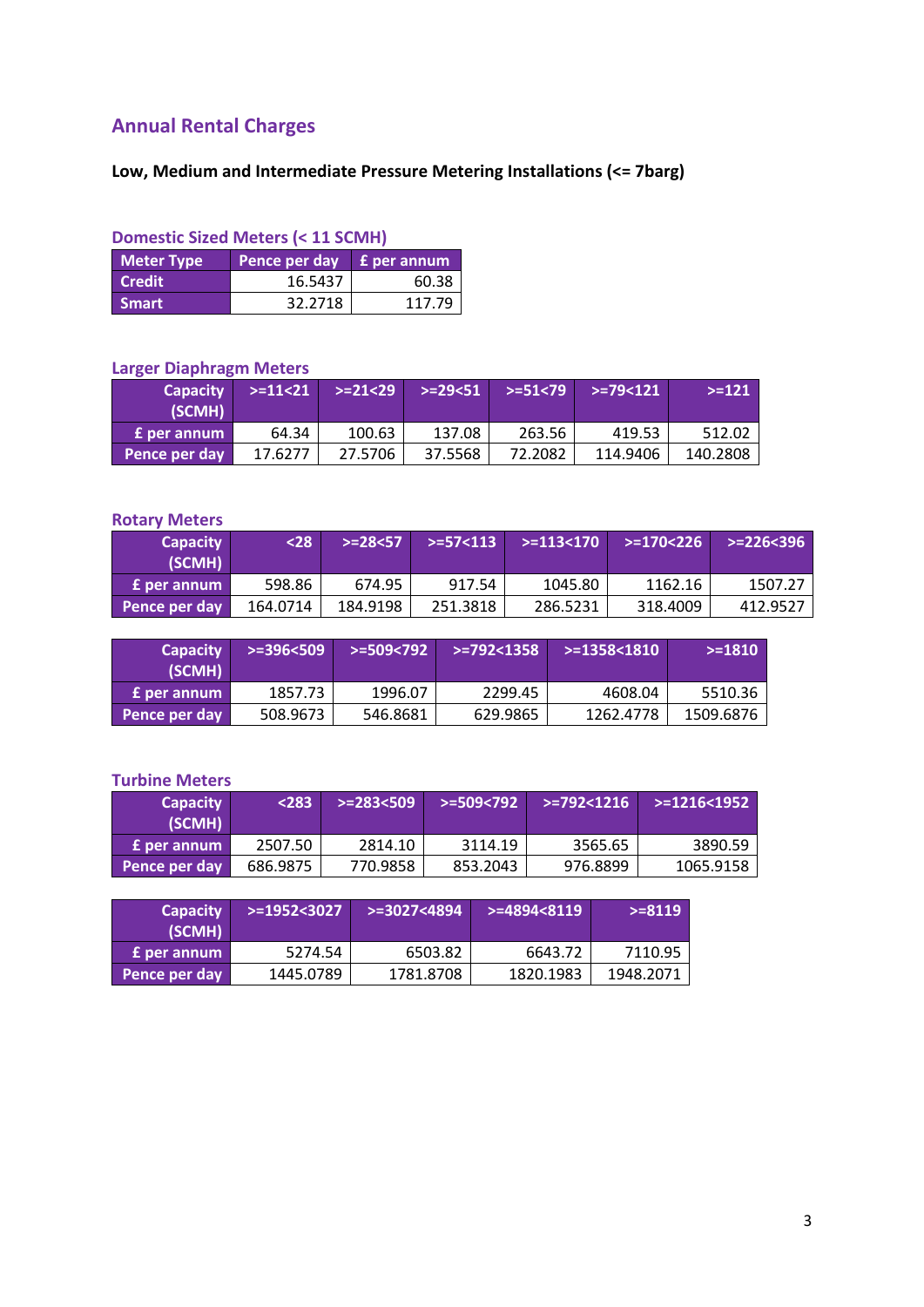# **Transactional Charges**

#### **Important Information**

**The 'New & Replacement Obligation' (NRO), which came into effect on 1st July 2019, prohibits the installation of domestic credit meters in favour of Smart meters. As Indigo Pipelines do not provide or install Smart meters, we are no longer able to perform any transactional meter works that require installation of a meter.**

Transactional Charges shown below are for domestic sized meters only (< 11SCMH); Indigo Pipelines do not perform transactional meter works on non-domestic meters.

Any work downstream of the meter outlet is excluded unless specifically mentioned. In all cases, service pipe installation, alteration or disconnection will be subject to additional charges.

#### **Out of Hours Visits**

The Transactions charges described in this statement are carried out during working hours. If transactional work is required outside these times, it will require the consent of SSE Energy Solutions. Transaction charges will be multiplied by the following amounts if transaction work falls outside of working hours:

| <b>Multiple</b> | <b>Description</b>                                                                                   |
|-----------------|------------------------------------------------------------------------------------------------------|
|                 | <b>Normal Working Hours:</b> 9am to 4pm – Monday to Friday (excluding Bank<br>Holidays*)             |
| 1.5             | Evenings: 4pm to 8pm Monday to Friday (excluding Bank Holidays*)                                     |
|                 | Other Times: All other times including Weekends, Bank Holidays* and<br>Weekdays between 8pm and 9am. |

\* Bank Holidays according to the territory in which the transaction work is being undertaken. In England & Wales this means public holidays in which banks in the city of London are closed. In Scotland this means public holidays that are observed in Scotland according to the Banking and Financial Dealings Act 1971.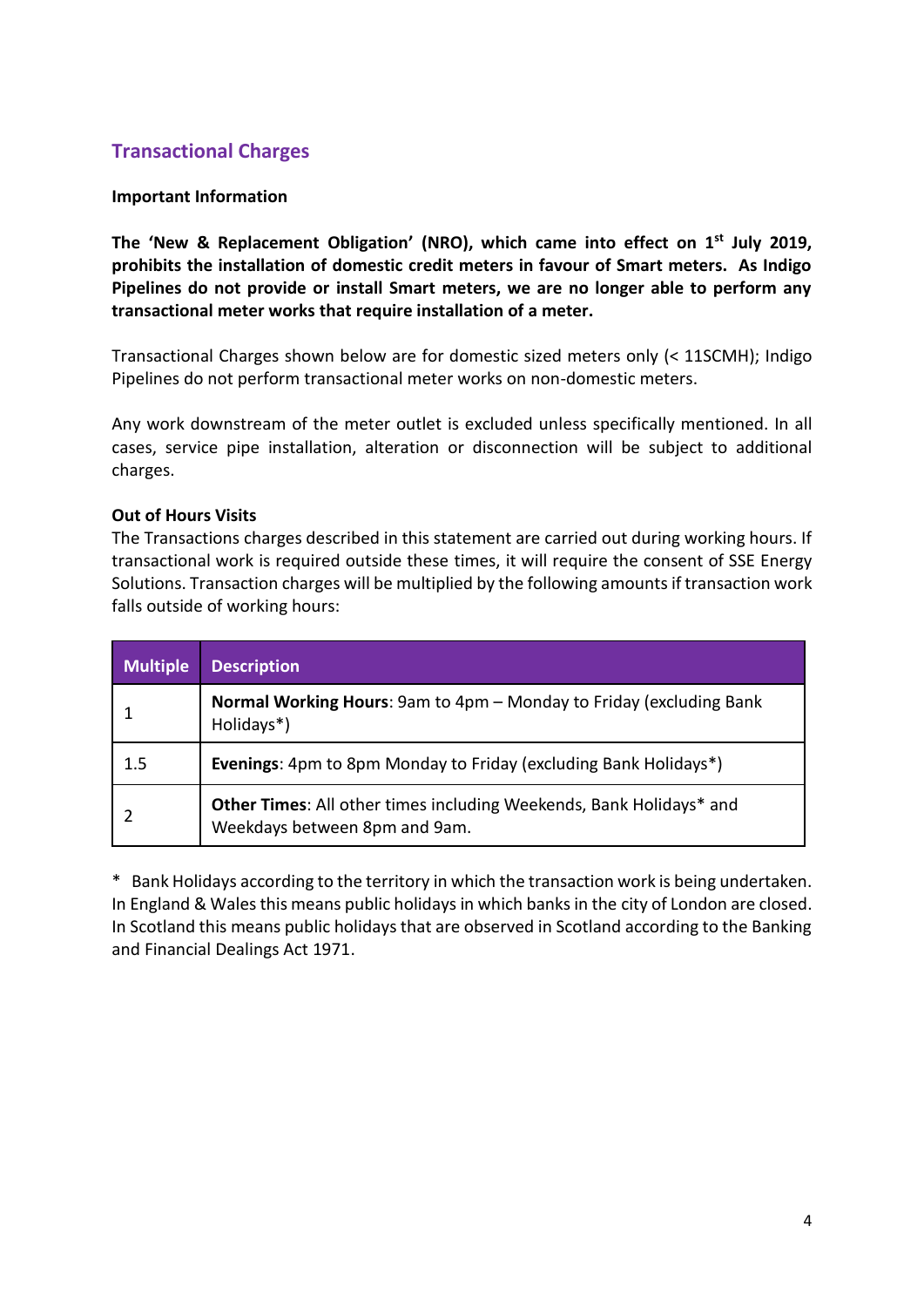# **Engineer Hire**

The rates shown apply for work on meters under 11 SCMH not covered in the descriptions above, other terms and conditions may apply please contact us for details.

| <b>Work Title</b> | <b>Description</b>               | Charge   |
|-------------------|----------------------------------|----------|
| Half Day Hire*    | Half day hire of SSEPL Operative | £729.15  |
| Full Day Hire*    | Full day hire of SSEPL Operative | £1499.75 |

<span id="page-4-0"></span>

| <b>Work Title</b>                             | <b>Description</b>                                                                                                                                                                                                                                       | <b>Charge</b> |
|-----------------------------------------------|----------------------------------------------------------------------------------------------------------------------------------------------------------------------------------------------------------------------------------------------------------|---------------|
| NMO Accuracy Test Meter Removal               | Removal of a domestic meter, transportation to NMO<br>Lab and secure transportation box. Excludes<br>installation of a replacement meter and any cost for<br>the examination, excludes any trace and repair work.                                        | £337.19       |
| Removal of Domestic Meter                     | Remove a domestic credit or smart meter.<br>Does not include removing the service for full &<br>permanent disconnection                                                                                                                                  | £202.80       |
| Abortive Job Charge                           | Charge for any visit where access has not been<br>provided by the end consumer or work cannot be<br>completed due to conditions found on site. Also<br>applies where customer declines to make an<br>appointment with us for the work to be carried out. | £166.94       |
| <b>Exchange Damaged Metering</b><br>Equipment | Exchange of a damaged domestic credit or smart<br>ancillary metering equipment, such as Regulator, Test<br>Nipple or Anaconda. Includes time and materials<br>required to exchange metering equipment. Excludes<br>replacement of the meter itself.      | £262.95       |